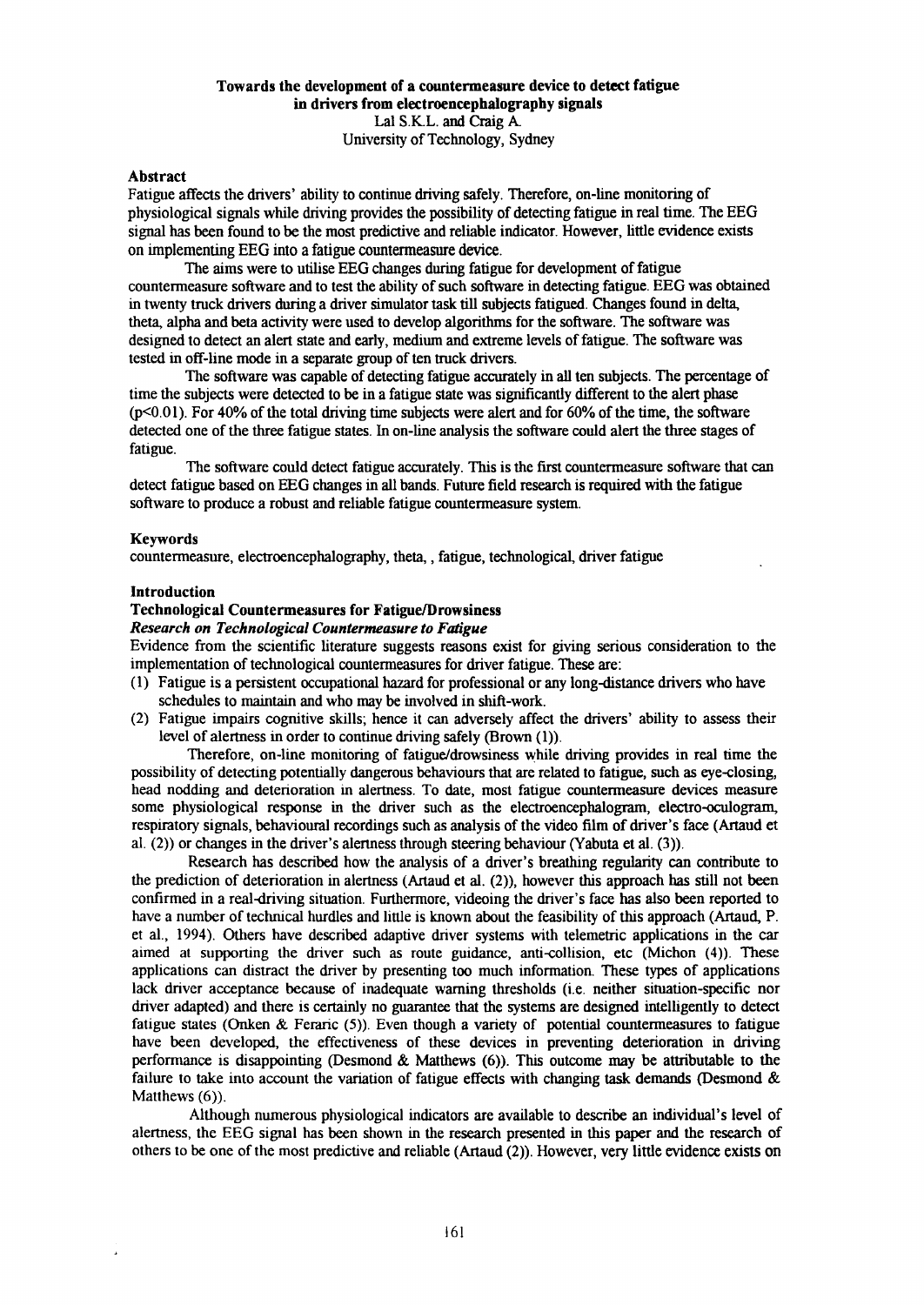incorporating EEG signal detection and analysis into a tcclmological countermeasure device for fatigue. Researchers have suggested the possibility of using EEG grouped alpha waves and electrocardiogram in sleep detection systems (Fukuda (7)). However, no evidence exists on the implementation of such a device. An automated drowsiness detector based on ongoing EEG was also developed about twenty years ago by Gevins et al. (8) However, once again progress on the applicability of the device has not been reported. In spite of this, the same researchers suggest that EEG could be used to create an automated system that continuously tracks and compensates for variations in the alertness of a human operator (Gevins et al. (9)).

The aims of this study were:

- (1) to utilise the EEG changes that occur during driver fatigue for the development of software to be incorporated into the development of a fatigue countermeasure device.
- (2) to test the ability of such software to detect the transitional phase to fatigue, transitional-post transitional phase and the post -transitional phase in 'offline data analysis' .

## **Methods**

## *Subjects*

Ten male subjects who were professional truck drivers were randomly selected from a group of 20 drivers investigated for EEG effects during monotonous simulated driving (aged  $44 \pm 11$  years, reported in another study). All consecutive data and statistical analyses that follow have been performed in this group of 10 subjects.

## *Study protocol*

The study was conducted in a temperature-controlled laboratory as the subjects performed a standardised sensory motor driver simulator task. The driving task consisted of 10 minutes of active driving to familiarise the subject, followed by a two continuous hours of driving (speed < 80 km/hr) till the subjects showed physical signs of fatigue. Simultaneous EEG measures were obtained during the driving task. Nineteen channels of EEG were recorded according to the International 10-20 system (Fisch (10». Physical signs offatigue were identified using a video image of the driver's face, linked in real time with the EEG measures.

#### *Thefatigue anticipating software: towards a technological countermeasure against driver fatigue*

The EEG changes that were found during fatigue were used as the basis of developing the fatigue monitoring software. To accomplish this, the EEG changes observed during the alert, transitional, transitional-post-transitional and post-transitional phases of fatigue were used to develop an algorithm that could detect a set of programmed changes that occur during different phases of fatigue. The software was developed using Lab View (version 5.1, National Instruments, USA). The software was designed to detect four different functional states and these are alert, transitional phase (early fatigue stage) of fatigue, the transitional-post transitional phase (medium levels of fatigue) and the posttransitional phase (extreme levels of fatigue) (the phases are described according to (Santamaria  $\&$ Chiappa (11». EEG data in the four phases were categorised into four channels represented by colour panels, which were green, yellow, orange and red respectively. As indicated by the colour scale, green is a 'safe' level (alert) and red is a 'dangerous level of fatigue (post-transitional phase). Yellow and orange denote early (transitional phase) and medium (transitional-post transitional phase) level of fatigue, respectively.

#### *Data and statistical analysis*

Different algorithms based on the EEG changes observed during fatigue were developed and tested. The fatigue software is capable of analysing EEG data in real-time as well as off-line analysis of previously acquired data. In real time and off line analysis, the fatigue software is capable of acquiring two channels of EEG data (i.e. data acquired from two different EEG sites on the brain) which has been sampled at 256 Hz during the driving task. For the purposes of this paper the results of testing the software on previously acquired EEG data will be reported and hence only the off-line analysis mode will be referred to.

The software performs a fast Fourier transform for spectral analysis of the acquired EEG data. The EEG is then defined in terms of frequency bands including delta (0-4 Hz), theta (4-8 Hz), alpha (8- 13 Hz) and beta (13-20 Hz) (Fisch, B. 1.,1991). For each band the software computes the EEG magnitude  $(\mu V)$  which is the sum of all amplitudes of all data points within a band's frequency range.

The software computes a baseline mean from a section of data that represents the alert state of the individual. A range of randomly selected epochs, linked in real time to a video recording of the subject's alert state were ehosen to represent the baseline. The mean and standard deviation of the EEG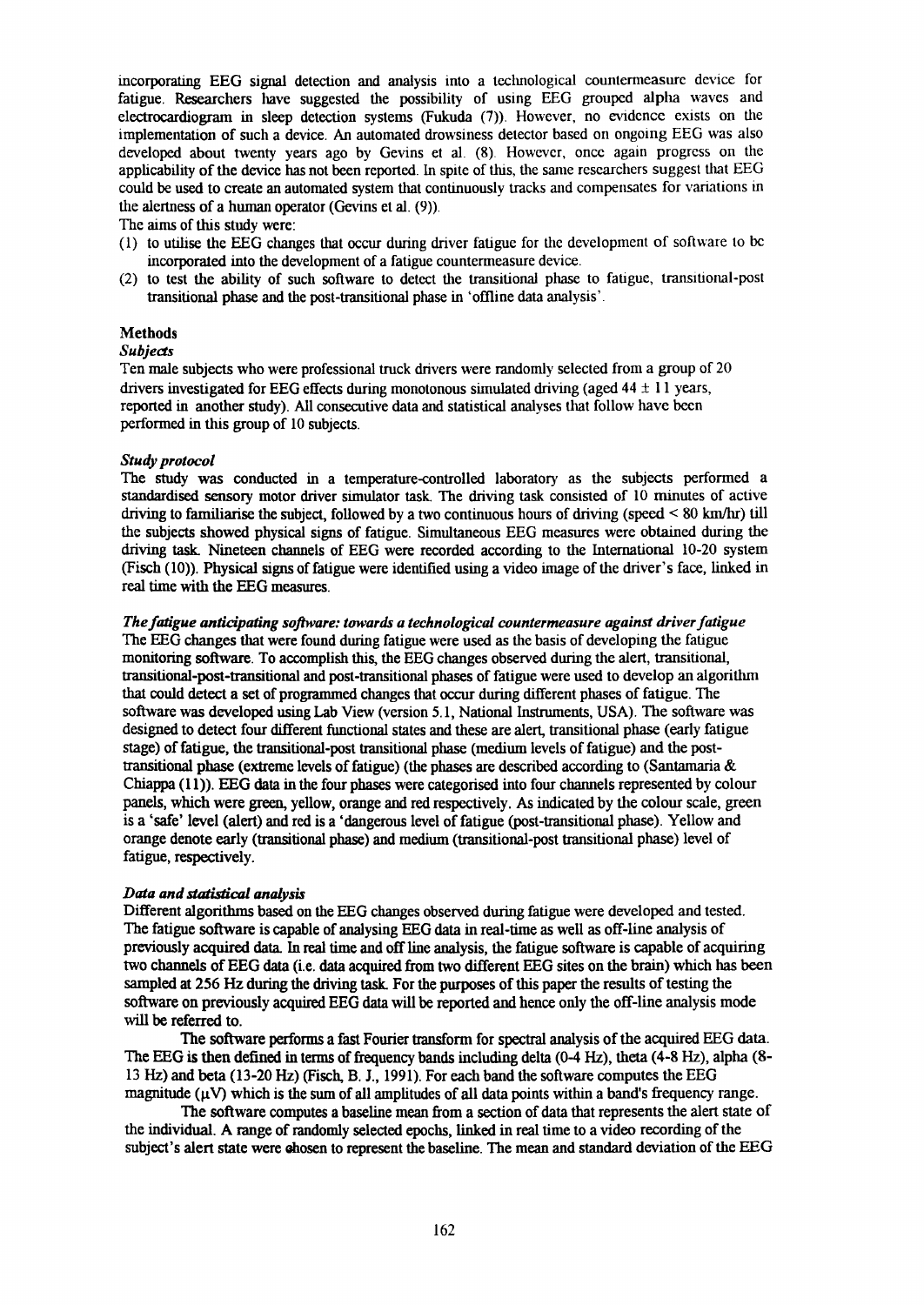magnitude in this phase is then computed for all four frequency bands in the alert phase. The software allows a threshold coefficient to be defined for each of the frequency bands in tenus of the mean and standard deviations that will determine a particular state of the individual i.e. alert or a fatigue state. For each of the four phases mentioned above, a different set of coefficients decides whether the data will be detected as being in the alert (green), transition to fatigue (yellow), transitional to posttransitional (orange) or post-transitional (red) phase. A range of EEG magnitude (mean and SD) values for each phase were programmed into the software. This algorithm determines the percentage of data that will be detected as an alert or one of the fatigue phases for each subject. Using the AND ( $&$ )/OR (I) logic an algorithm is defined for the alert and fatigue states. For example  $(D \& T) \& A \mid B$  indicates that the state of fatigue is indicated only if the delta and theta and either alpha or beta magnitude is within the defined range. This algorithm can be varied depending on the presence of the different EEG waves in a particular phase.

The data collected in the ten truck drivers were analysed using offline analysis. Raw EEG time domain ASCII data was acquired using a physiological monitor (Neurosearch-24, Lexicor, America), were converted to real text format using a program modified from the Neurosearch-24 software, Lexicor, USA (E.exe). Using the previously recorded EEG data from another group twenty truck drivers four test algorithms were developed for the EEG changes that occur during the alert and the three fatigue phases. The software was now programmed to identify the proportion of data from the 10 subjects that was in the alert and fatigue states and allocate them to the colour panels descnbed above. In off-line analysis mode, the data could also be viewed graphically with a line indicating in which panel i.e. alert or one of the fatigue states, a particular epoch had been allocated.

A repeated measures ANOVA was performed to identify if differences existed in the means of the four states. A Scheffe test then identified where the differences existed in the comparison of the means. The significance level was set at *p<0.05* for all analyses performed.

#### **Results**

The results of the off-line analysis using the fatigue detection software on EEG data of the ten truck drivers are shown in Table 9.1. The software categorised the data into an alert, transition to fatigue, transitional- post transitional and a post-transitional phase. Table 9.1 shows the percentage of fatigue status detected in the subjects. The ability of the software to detect fatigue (validated by the video analysis of fatigue) was demonstrated by the fact that the software detected no false positives. In other words, the software did not detect fatigue when the subject was alert.

| Subject No              | Alert           | <b>Transition</b><br>to Fatigue | Transitional-<br>post transitional | Post-Transitional |  |
|-------------------------|-----------------|---------------------------------|------------------------------------|-------------------|--|
|                         |                 |                                 |                                    |                   |  |
| l                       | 37.2            | 27.7                            | 22.0                               | 13.1              |  |
| $\overline{2}$          | 36.3            | 14.3                            | 29.4                               | 20.0              |  |
| 3                       | 35.9            | 22.5                            | 23.7                               | 17.9              |  |
| $\overline{\mathbf{4}}$ | 18.9            | 27.2                            | 27.7                               | 26.1              |  |
| 5                       | 34.3            | 46.9                            | 12.6                               | 6.2               |  |
| 6                       | 46.5            | 28.8                            | 16.8                               | 8.0               |  |
| 7                       | 29.6            | 39.6                            | 16.6                               | 14.2              |  |
| $\bf 8$                 | 65.9            | 16.1                            | 9.1                                | 8.9               |  |
| 9                       | 39.7            | 17.3                            | 13.1                               | 29.9              |  |
| 10                      | 52.0            | 32.4                            | 6.0                                | 9.6               |  |
| average $\pm$ sd        | $39.6 \pm 12.8$ | $27.3 \pm 10.4$                 | $17.7 \pm 7.8$                     | $15.4 \pm 8.0$    |  |

#### Table 9.1 Showing the ability of the fatigue software to detect an alert or a fatigue state in each subject (detection shown as percentage values)

The ANOVA showed that there was an overall difference in the comparison of the means of the four states ( $F=9.15$ ,  $df=3$ , 27,  $p=0.0002$ ). The post-hoc analysis identified that the percentage of time the subjects were detected to be in the transitional-post transitional and post-transitional fatigue phases were significantly different to the alert phase (p=0.003 and p=0.0009, respectively). The software detected a larger proportion of epochs in the first fatigue state, that is, the transitional phase to fatigue, compared to the other two fatigue phases. That is the subjects' were in the transitional phase of fatigue for a greater proportion of the time than in the transitional-post transitional or the post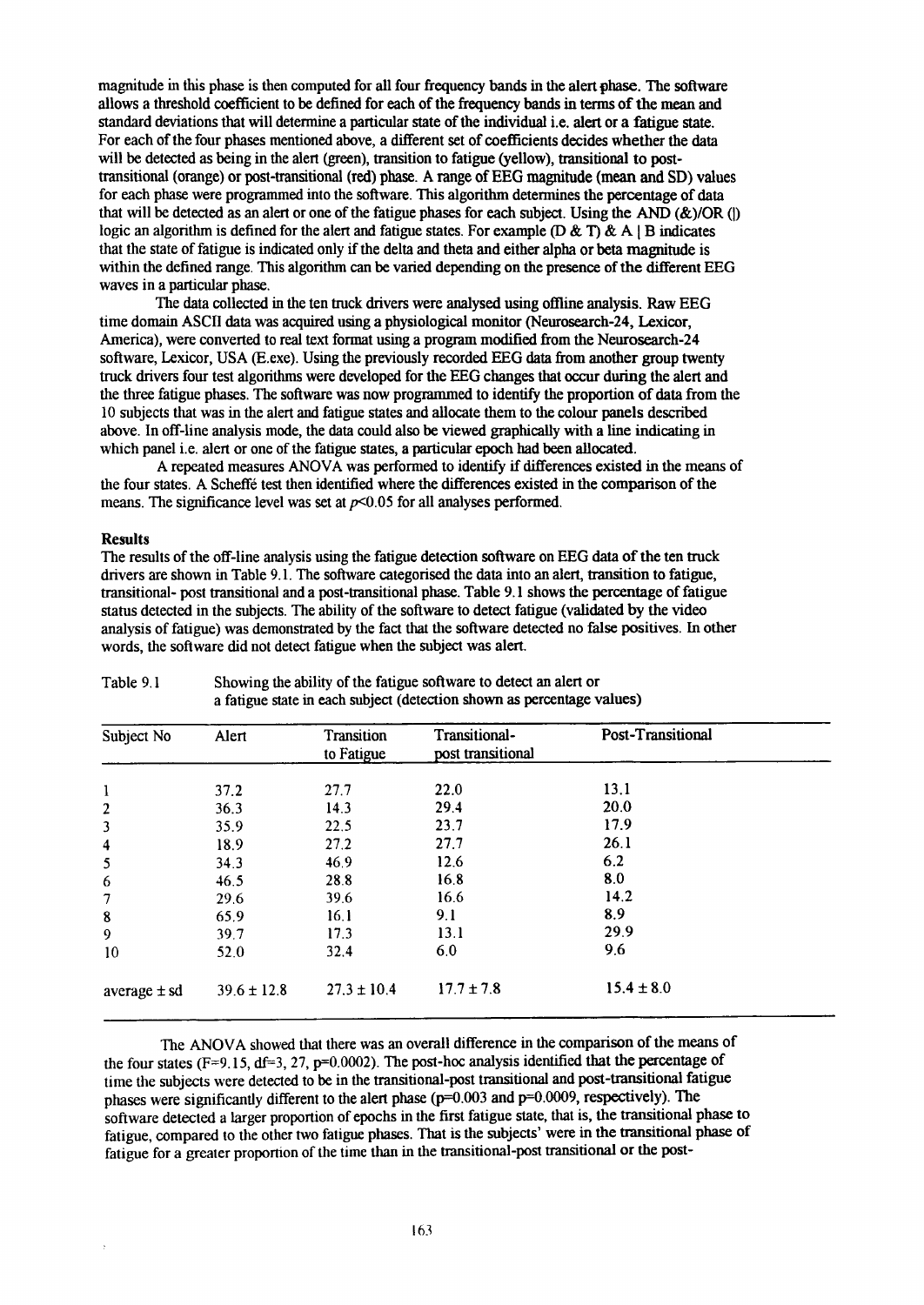transitional phases of fatigue. For almost 40% of the total driving time the subjects were in an alert state, while for the remaining 60% of the time, the software detected the subjects to be in one of the three fatigue states.

#### **Discussion**

# *The potential of the EEG detecting software*

The fatigue detecting software described involved the development of algorithms that were designed to detect different states of fatigue i.e. transitional, transitional-post transitional and post-transitional phases of fatigue. The algorithms were based upon EEG changes reported during driver fatigue in data previously recorded from 20 subjects. TIle results of testing the software in offline mode on data from a different group of 10 subjects identified that sleep deprived drivers were in a fatigue state for at least sixty percent of the total time they spent driving in the simulator. The software was capable of detecting the three stages of fatigue previously validated by video monitoring. However it should be noted that these results represent a pilot trial of the first prototype of the software and a replication study will be conducted in our unit in order to validate these results. This software is also unique in the sense that it can detect fatigue based on EEG changes occurring simultaneously in the delta, theta, alpha and beta bands. Furthermore, it has the capability to detect fatigue on an individual basis where an algorithm can be computed based on the individual's EEG changes during fatigue. It can also be programmed to detect fatigue based on the mean changes that occur in a sample.

#### *Future research and development of the fatigue monitoring software*

More research is required with the fatigue software to produce a robust and reliable fatigue detecting/alerting system. The need for some future modifications of the software has become apparent in this research. These are (1) In both the real-time and offline analysis mode a 'threshold' algorithm is required which can negate major artifacts in the EEG data that can occur due to coughing, sneezing and any large extraneous movements. For example, individual algorithms need to be incorporated into the software that can detect head and body movements, large muscle potentials and eye-movement potentials referenced against an artifact free calibration period. Such an on-line computer rejection of artifact has been described in previous research (Gevins (8)) and may form the basis of detecting and eliminating extraneous signals in the fatigue detecting system described in the current research. (2) Currently the software is only capable of specifying two fatigue levels as indicated in the threshold settings panel even though algorithms can be devised to detect three fatigue phases. The programming of algorithms can be made simpler by modifying the software to be able to set three threshold coefficients to detect the three fatigue states. Simultaneous development of the hardware (Biosync, Mind Switch Ply. Ltd., Sydney) is also occurring, which together with the software will form a fatigue monitoring device. The software's ability to allocate the EEG data into the various colour panels could be used in the future to alert drivers of their fatigue status, for example, yellow indicating light fatigue and red indicating extreme fatigue, using varying levels of auditory feedback.

To date few researchers have investigated the use of EEG as a fatigue countermeasure. Ninomija et al. (12) developed a system which detects sleepy states of drivers using grouped EEG alpha waves and warns them of the dangerous state. They reported an error in their subsystem in the magnitude of 25-35%. In order to improve the reliability of their EEG based system, these researchers suggest that they need to monitor the simultaneous electrocardiogram during driving. The disadvantage apparent in this system is the use of extra electrodes to monitor two separate physiological signals making it more cumbersome than having one recording system to detect fatigue. The same investigators further describe a system based on detecting grouped alpha waves using a convolution with special weighting factors such as moving average methods (Fukuda et al. (7)). They reported that the system separates grouped alpha waves from various kinds of noise and detects low awakening levels as soon as grouped alpha waves appear. However, this group has not reported the further development of their system in a real field condition. In our research we found that even though alpha increases during drowsiness, the magnitude of change in the delta and theta waves are larger and easier to detect. Furthermore, basing fatigue on one EEG variable cannot be as reliable as detecting the simultaneous changes that occur in all the frequency bands. This is the current sophistication of the software described in the current research. Since fatigue is a cortical deactivation that affects all brain waves in one way or the other it can only be beneficial to record and detect changes in all bands in a future EEG based fatigue monitoring device.

*As* a result of this research other parameters became apparent that need investigation for the feasibility of a fatigue monitoring device in an operational setting. In the laboratory, restrictions on equipment size and weight were of little concem However, in an applied setting, these restrictions can be important. Furthermore, real time field trials of the fatigue monitoring device are essential. The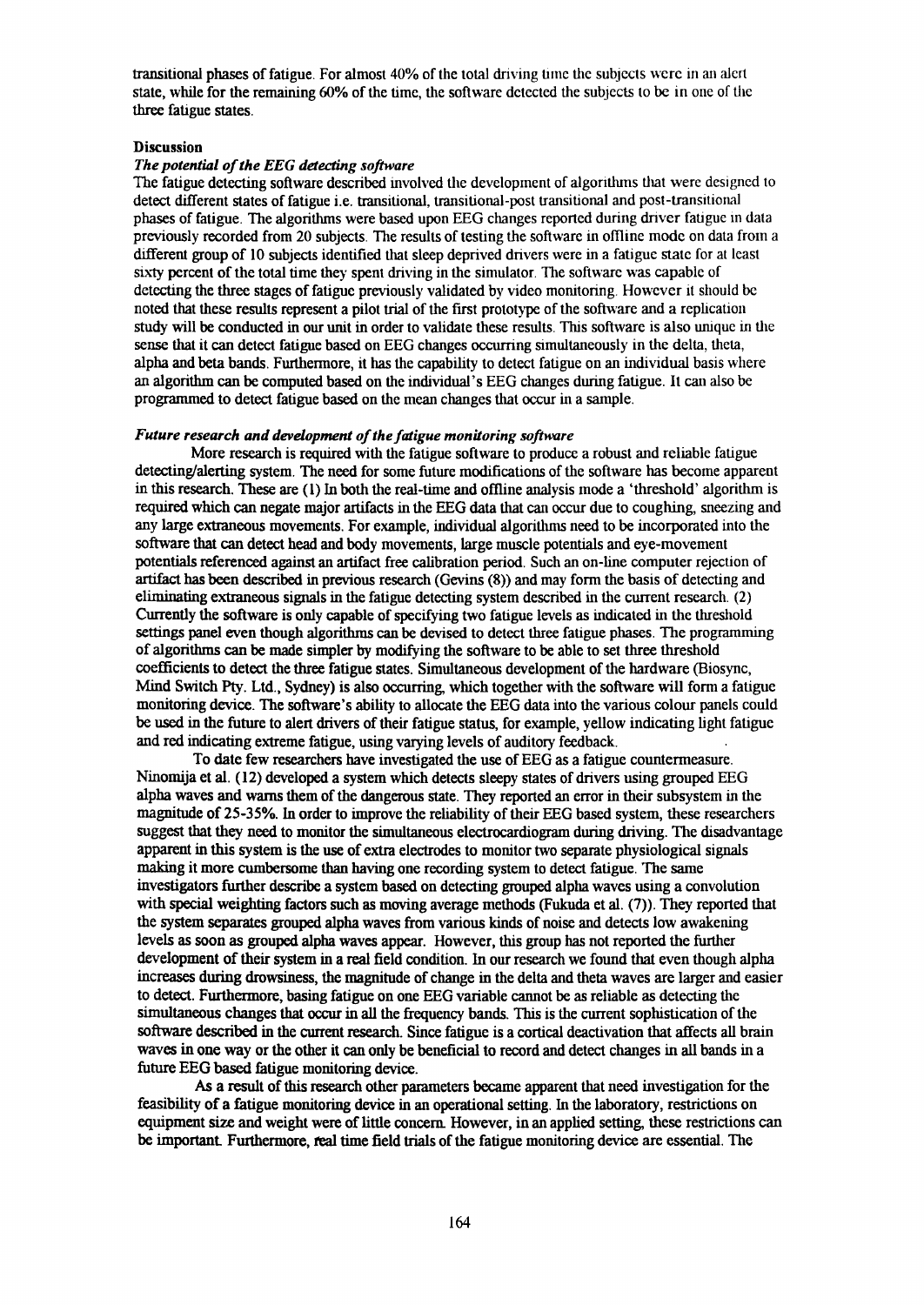system also needs to be shown to be reliable. Furthermore, more work needs to be carried out on EEG based electrodes. The electrodes used with the fatigue monitor should be easy to connect as well as be able to monitor EEG changes accurately for long periods. Data reduction should also be quick in real time to defeat the suddenly occurring fatigue states.

Therefore as discussed previously, a valid measure of fatigue such as the EEG seems promising for the development of a fatigue countermeasure device. The fatigue countermeasure device must provide a valid indication of fatigue, rather than some type of performance impairment (Desmond  $\&$  Matthews (6)). Furthermore, the stimulus delivered when the performance impairment due to fatigue is detected must successfully restore normal performance. In the future, such an enabling technology could be important in the transport environment that demands alertness and that involves multiple tasks competing for limited attention resources (Gevins et al. (9). With the advances in miniaturisation of equipment, the use of-physiological parameters such as the EEG has become more feasible in operational settings (Rokicki (13». The use of simple on-line frequency domain analysis procedures to compute EEG alpha, theta, delta and beta bands form the basis of the fatigue detecting software described in this research.

#### Acknowledgements

We thank the National Medical and Health Research Council for Fellowship support (#169309), the Australian Research Council and Motor Accidents Authority for their support.

## References

- 1.Brown, I. D. Prospectus for technological countermeasures against driver fatigue. Accident Analysis and Prevention 29[4], 525-531. 1997.
- 2. Artaud, P., Planque, S., Lavergne, C., Cara, H., de Lepine, P., Tarriere, C., & Gueguen, B. An onboard system for detecting lapses of alertness in car driving. 14th E.S.V.Conference Session 2- Intelligent Vehicle Highway system and Human Factors[Munich, Germany]. 1994.
- 3. Yabuta, K., Iizuka, H., Yanagishima, T., Kataoka, Y., & Seno, T. (1985). The development of drowsiness warning devices (Rep. No. Section 4). Washington, DC: U.S. Department of Transportation.
- 4. Michon, J. A. (1993). Generic intelligent driver support. London: Taylor and Francis.
- 5. Onken, R. & Feraric J.P. Adaptation to the driver as part of a driver monitoring and warning system. Accident Analysis and Prevention 29[4], 507-513. 1997.
- 6. Desmond, P. A. & Matthews, G. Implications of task-induced fatigue effects for in-vehicle countermeasures to driver fatigue. Accident Analysis and Prevention 29[4], 515-523. 1997.
- 7. Fukuda, c, Funada, M. F., Ninomija, S. P., Yazy, Y., Daimon, N., Suzuki, S., & Ide, H. Evaluating Dynamic changes of driver's awakening level by grouped alpha waves. IEEE , 1318-1319. 1994.
- 8. Gevins, A S., Yeager, C. L., Zeitlin, G. M., Ancoli, S., & Dedon, M F. On-line computer rejection ofEEG artifact. Electroencephalography and clinical Neurophysiology 42,267-274. 1977.
- 9. Gevins, A, Leong, H., Du, R, Smith, ME., Le, 1., DuRousseau, D., Zhang, 1., & Libove, J. Towards measurement of brain function in operational environments. Biological Psychology 40, 169-186. 1995.
- 10. Fisch, B. 1. (1991). Spehlmann's EEG Primer, Second revised and enlarged edition. (2nd ed.) Amsterdam, The Netherlands: Elsevier Science B.V.
- II. Santamaria, J. & Chiappa, K. H. (1987). The EEG of drowsiness. New York: Demos Publications.
- 12. Ninomija, S. P., Funada, M. F., Yazu, Y., Ide, H., & Daimon, N. Possibility of ECGs to improve reliability of detection system of inclining sleep stages by grouped alpha waves. IEEE , 1410-1411. 1993.
- 13. Rokicki, S. M. Psychophysiology measures applied to operational test and evaluation. Biological Psychology 40, 223-228. 1995.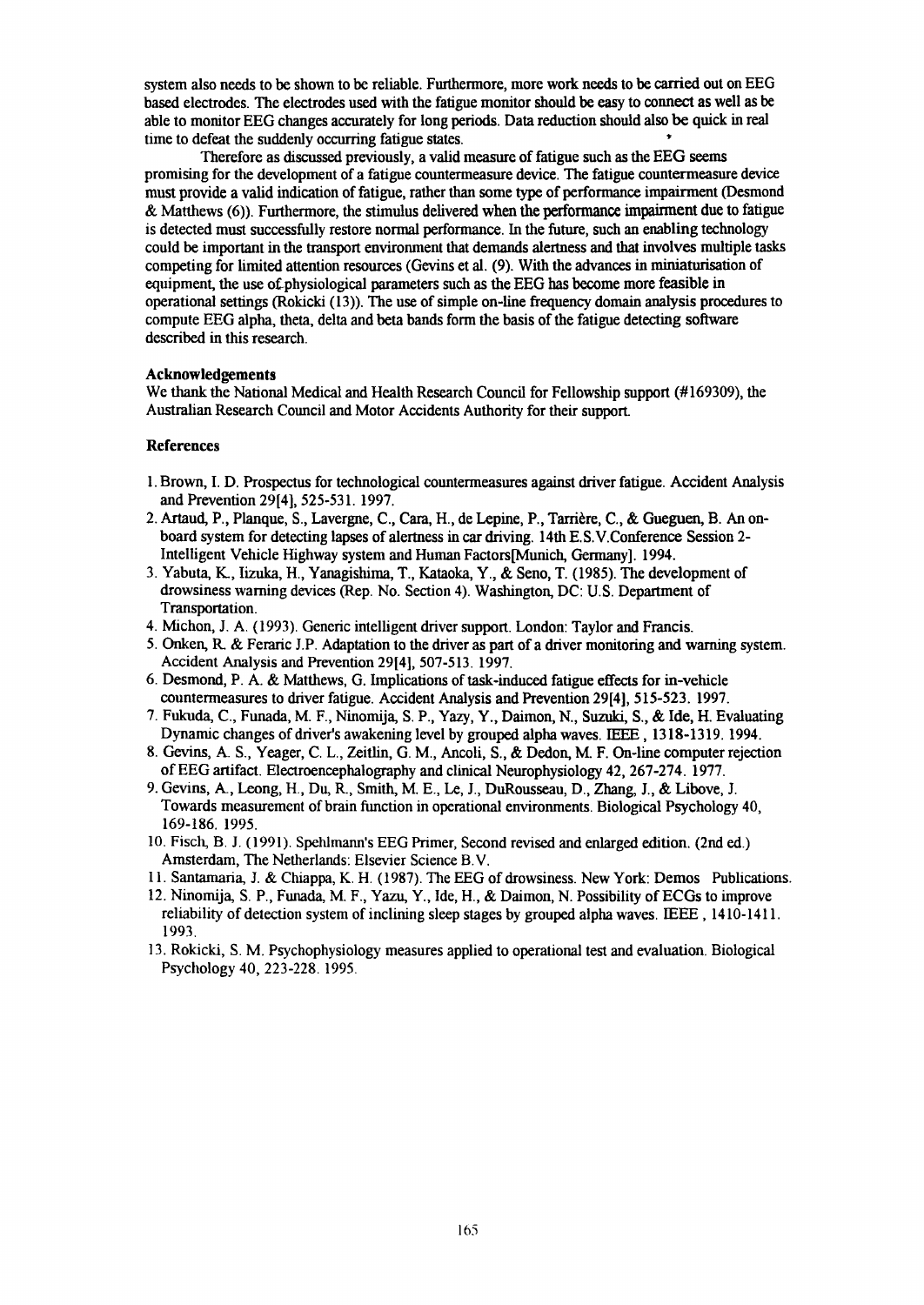- 2. Broadbent, D. E., Broadbent, M. H. P., & Jones, 1. L. Perfonnanec correlates of self-reported cognitive failure and of obsessionality. British Journal of Clinical Psychology, 1986, 25, 285-299.
- 3. Bartlett, F.e. (1943). Fatigue following highly skilled work. *Proceedings of the Royal Society. B, 131,248-* 257.
- 4. Brown, I. D. & Eng. C. Car driving and fatigue. Triangle  $1967, 8(4)$ ,  $131-137$ .
- 5. Lat, S.K.L., Henderson, R.1., Carter, N., Bath, A, Hart, M.G., Langeluddecke, P., & Hunyor, S.N. Effect of feedback signal and psychological characteristics on blood pressure self-manipulation capability. *Psychophysiology.* 1998,35 (4): 405-412.
- 6. Heller, w., Nitschke, 1. B., Etienne, M. A., & Miller, G. A. Patterns of regional brain activity differentiate types of anxiety. Journal of Abnormal Psychology, 1997, 106(3), 376-385.
- 7. Yamamoto, S., & Matsuoka, S. Topographic EEG study of visual display terminal (VDT) performance with special reference to frontal midline theta waves. *Brain Topography*, 1990, 2 (4): 257-267.
- 8. Townsend, R. E. & Johnson, L. C. Relation of frequency-analyzed EEG to monitoring behavior. Neurophysiology, 1979,47,272-279.
- 9. Makeig, S., & Jung, T. Changes in alertness are a principal component of variance in the EEG spectrum. *NeuroReport,* 1995, 7: 213-216.
- 10. Andreassi, 1. L. (2000). The EEG and behavior: sensation, attention, perception, conditioning, and sleep. 10 J.L.Andreassi (Ed.), Psychophysiology: human behavior and physiological response (4th ed., pp. 61-84). London: Lawrence Erlbaum Associates.
- 11. Fisch, B, 1. (1991). Spehlmann's EEG Primer, Second revised and enlarged edition. (2nd ed.) Amsterdam, The Netherlands: Elsevier Science B.V.
- 12. Spielberger, C. D., Gorsuch, R. L., Lushene, R, Vagg, P. R., & Jacobs, G. A. (1983). State-Trait Anxiety Inventory. (Vols. Form Y) Palo, Alto, CA: Consulting Psychologists Press.
- 13.McNair, D. M, Lorr, M, & Droppleman, L. F. (1971). Edits Manual. Profile of mood states. San Diego, CA: Educational and Industrial Testing Service.
- 14. Craig, A R, Franklin, 1. A, & Andrews, G. A scale to measure locus of control of behaviour. British Journal of Medical Psychology, 1984,57,173-180.
- 15. Brown, 1. Driver fatigue. Human Factors, 1994,36,298-314.
- 16. Cameron, C. A theory of fatigue. Ergonomics, 1973, 16(5), 633-648.
- 17. Grandjean, E. Fatigue in industry. British Journal of Internal Medicine, 1979,36, 175-186.
- 18. Astrand, P. O. & Rodahl, K. (1986). Textbook of work physiology. New York: McGraw-Hill.
- 19. Grandjean, E. (1988). Fitting the task to the man. London: Taylor and Francis.
- 20. Wisner, A (1981). Organizational stress, cognitive load, and mental suffering. In G.Salvendy & M. Smith (Eds.), Machine pacing and occupational stress (pp. 37-44). London: Taylor and Francis.
- 21. Sjoberg, H. Physical fitness and mental performance during and after mental work. Ergonomics, 1980, 23(10),977-985.
- 22. Okogbaa, 0., Shell. R, & Filipusic, D, On the investigation of the neurophysiological correlates of knowledge worker mental fatigue using the EEG signal. Applied Ergonomics, 1994,25,355-365.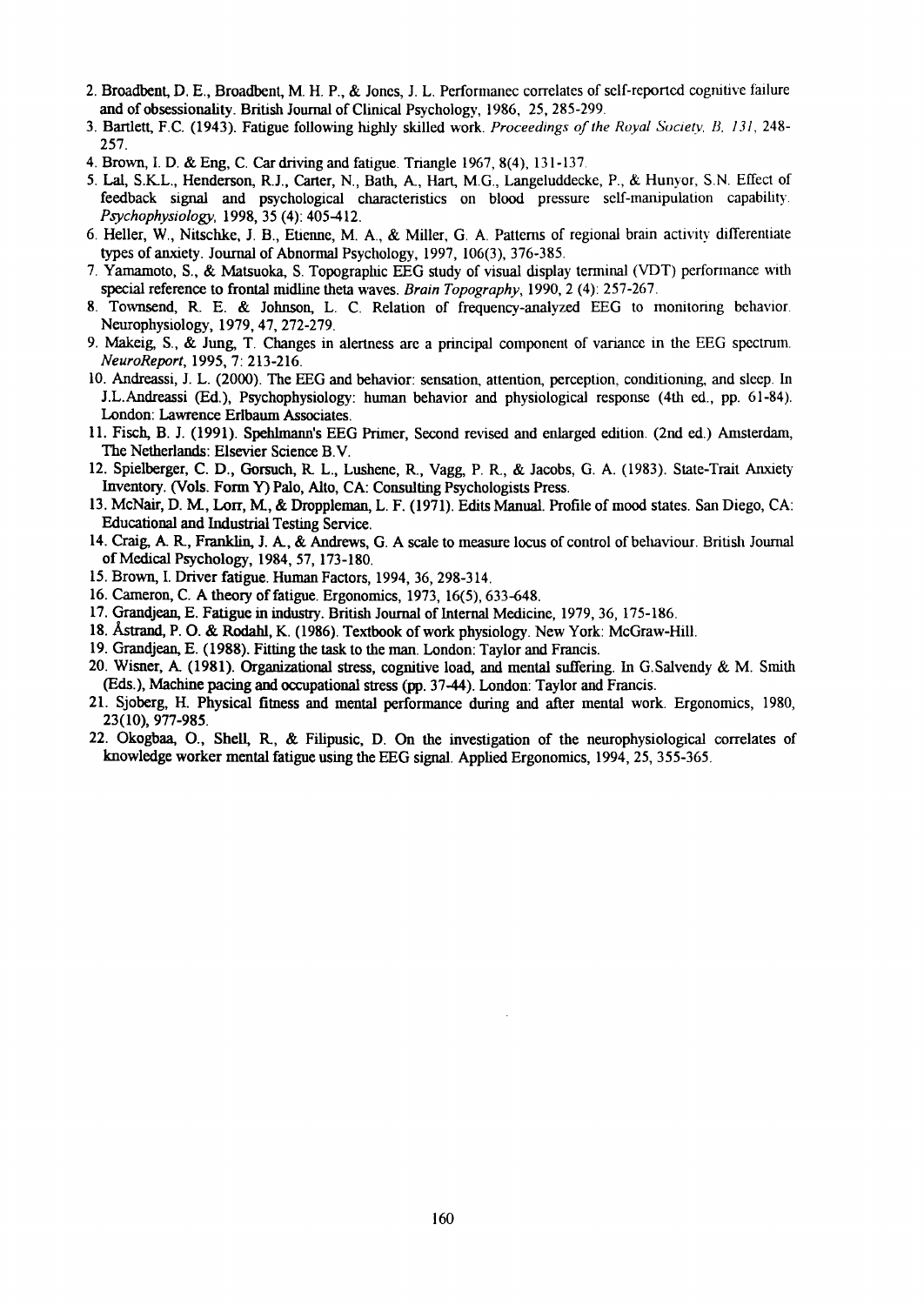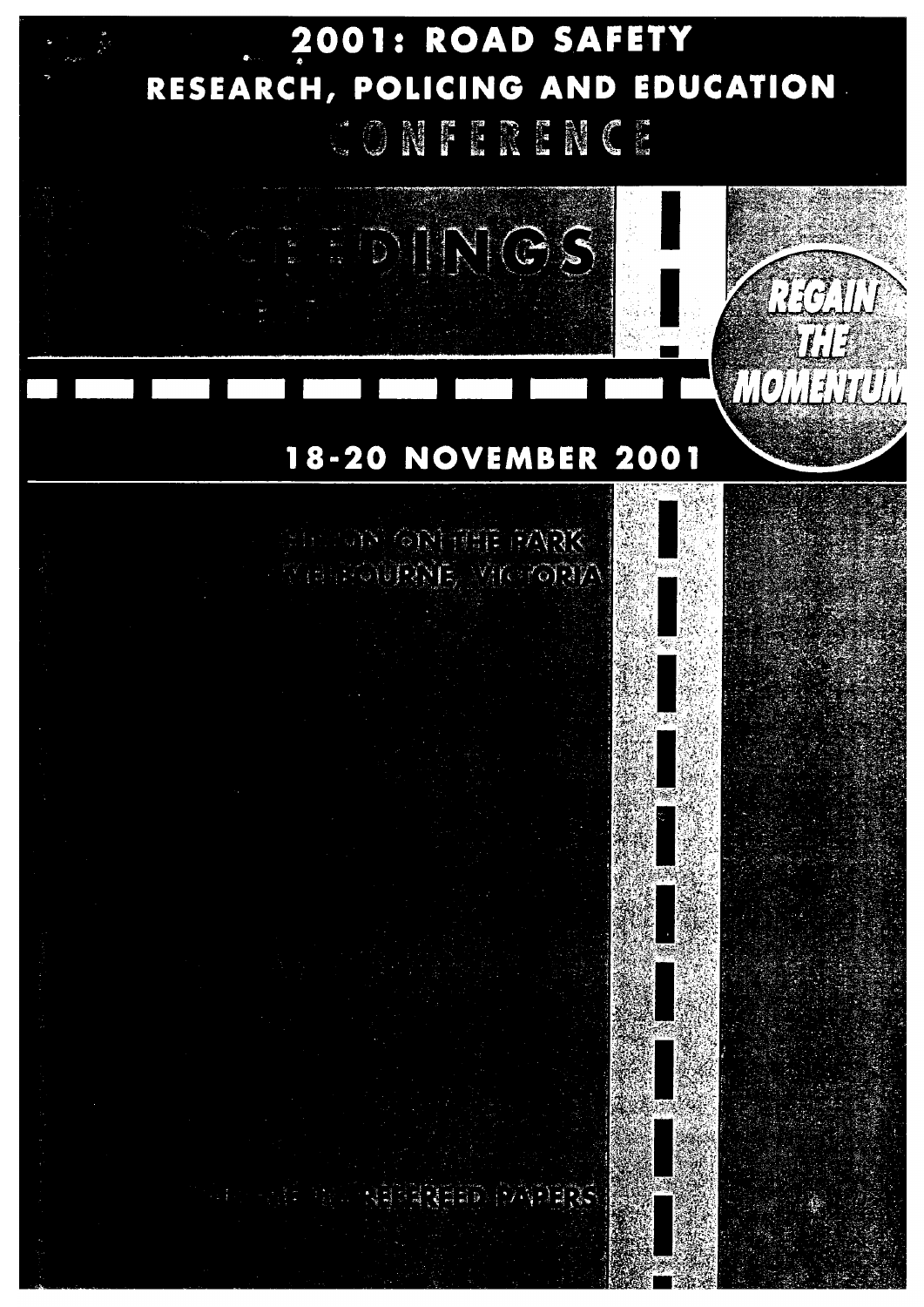Information contained in this publication describes research projects conducted to minimise death and injury on public roads. Some road safety research papers describe completed projects and others report on work in progress.

Monash University has taken all reasonable steps to ensure the information contained in this publication is accurate at the time of publication

Distribution of this document is unrestricted. Information from this publication may be reproduced without permission, provided the source is acknowledged.

Opinions expressed in this document are those of the authors and do not necessarily represent government policy.

# Copies of this publication available from:

Conference Management Office Monash University PO Box 70 Clayton, VIC 3800 AUSTRALIA

*The texts of the various papers in this volume were set individually by typists under the supervision of either each of the authors concerned or the editors. Copyright for each paper is vested in the author.*

## Published by

Conference Management Office, Monash University PO Box 70, Clayton, AUSTRALIA 3800 (Fax +61 3 9905 1343)

Printed in Australia by Monash Print Services

ISBN 0-7326-2190-9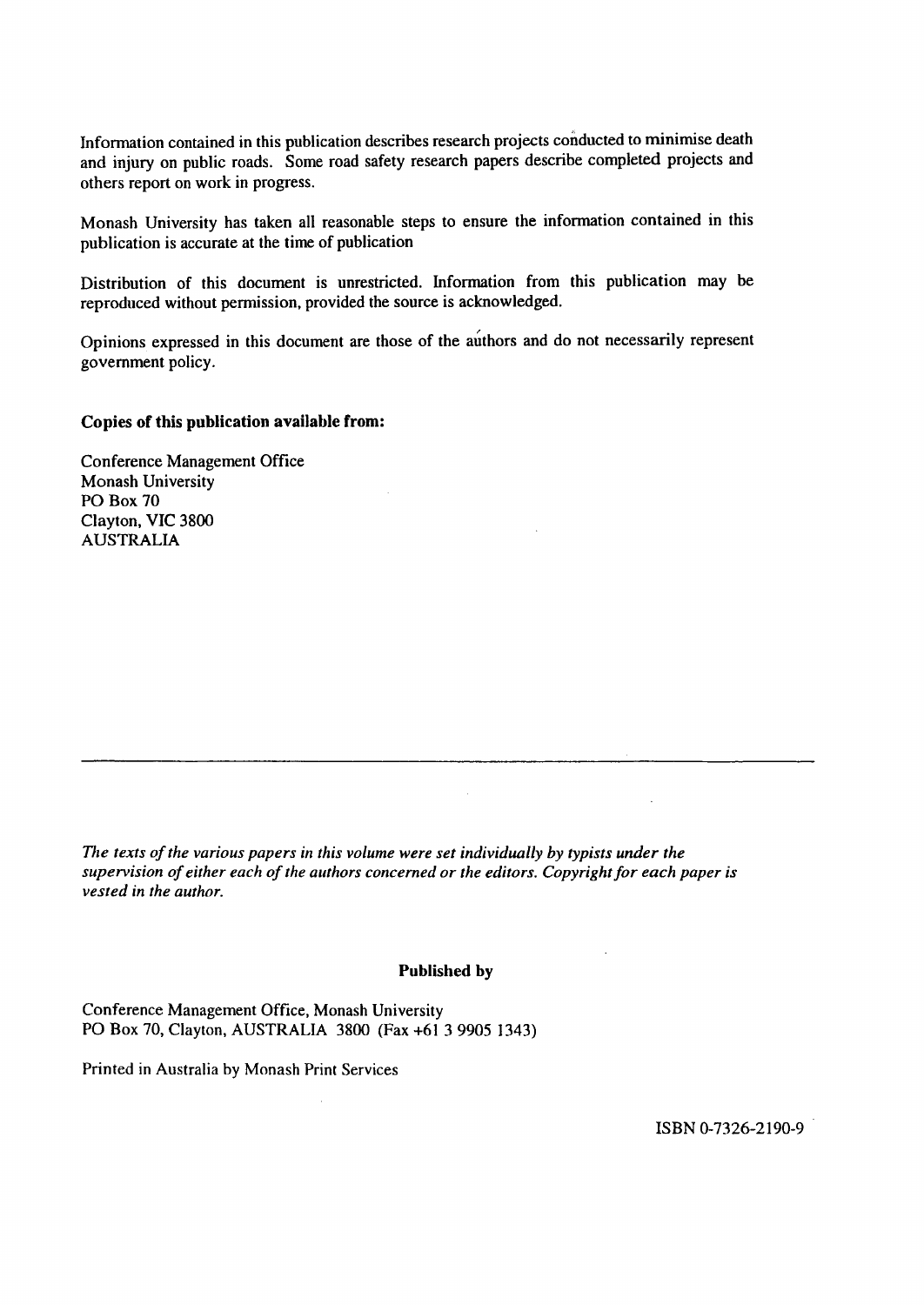# PREFACE

The Road Safety Research, Policing and Education Conference is an annual event. The conference provides an opportunity for police and road safety practitioners and researchers to meet and discuss the latest road safety activities throughout Australasia. Known as the Road Safety Researchers' Conference for the first 15 years, the name changed from 1997, to reflect the importance to road safety outcomes of the wide scope of activities in these areas.

Responsibility for the organization of the conference rotates within the States and Territories of Australia and New Zealand. In recent years, the conference has been managed by members of the Research Coordination Advisory Group (RCAG) and the Australasian Traffic Policing Forum. This year the conference is hosted by eight organizations in Victoria: the Forum representative from Victoria Police together with seven RCAG members representing VicRoads, Monash University Accident Research Centre (MUARC), Transport Accident Commission (TAC), ARRB Transport Research Ltd, National Road Transport Commission (NRTC), Royal Automobile Club of Victoria (RACY) and the Australian College of Road Safety (ACRS).

The theme for the 2001 Conference is "Regain the Momentum". Following the official opening by the Victorian Minister for Transport, the Hon. Peter Batchelor, plenary addresses were given by the two keynote speakers:

- Dr Ian Johnston, Director of MUARC, presented "Will a 4WD strategy work in the shifting sands of policy?"
- Mr Rob Robinson, Commissioner of Police, N.Z. presented "Beyond Strategic Enforcement?"

On the second and final day of the conference the third keynote speaker:

• Dr John Eberhard, Senior Research Psychologist from the National Highway and Traffic Safety Administration (NHTSA), Washington, USA presented "Older Drivers".

One hundred and seven papers are presented in 27 sessions. Forty five papers were "peer reviewed" and these are contained in Volume I of the Proceedings. Volume 2 contains the remaining 62 papers. Four workshops on the day preceding the conference addressed the topics:

- 1. Single Vehicle Crashes
- 2. Older Drivers
- 3. Best Practice in Policing
- 4. Is the Momentum really lost? Current Trends, Issues and Opportunities in Road Safety.

The 2002: Road Safety Research, Policing and Education Conference will be held in Adelaide, South Australia.

The expansion of this conference, as the premier annual forum on road safety policy and practice, is listed as one of the possible measures to improve road safety programs in the Australian Transport Council's National Road Safety Action Plan 2001 & 2002.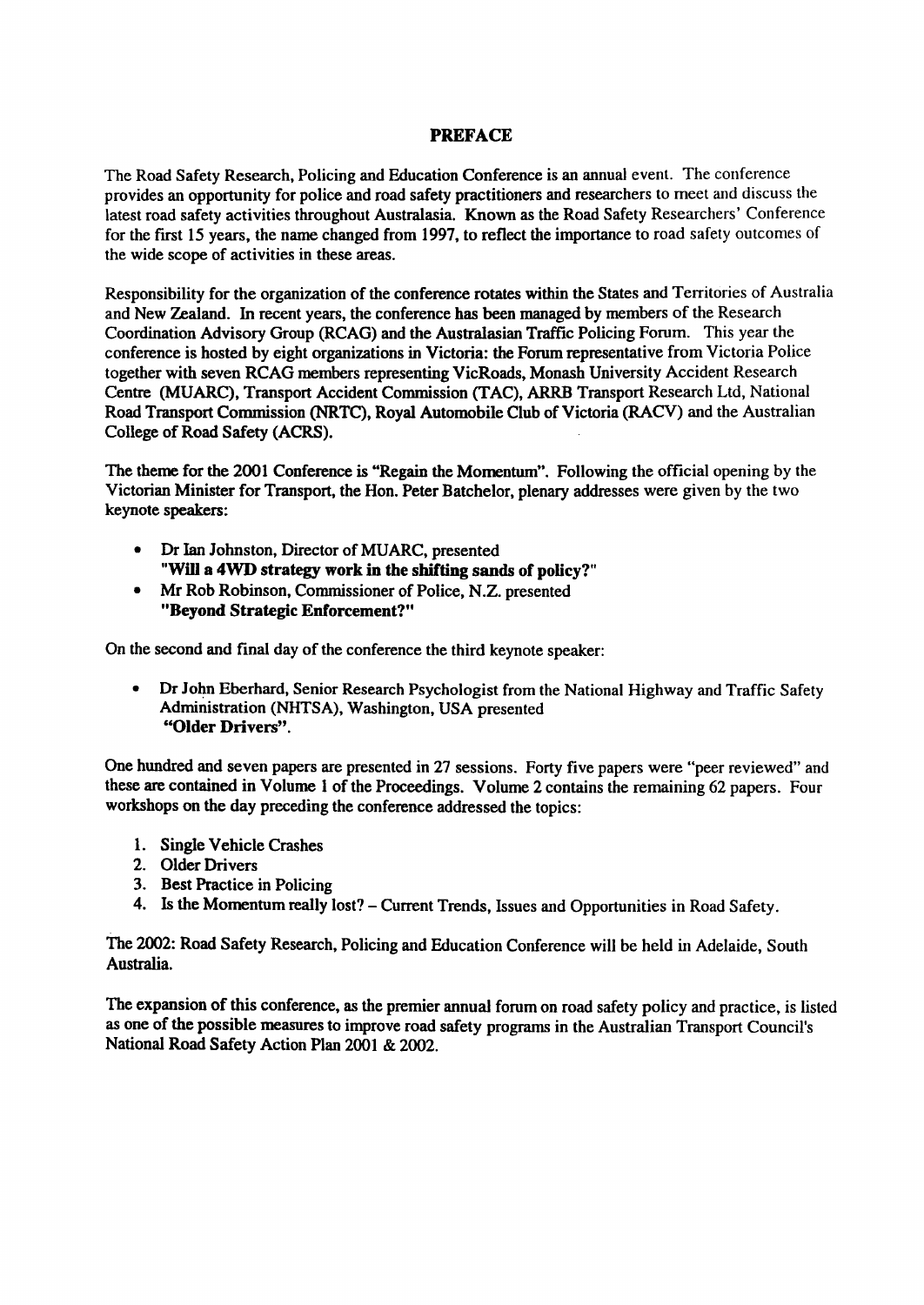# $\mathcal{N}$  XNONT RDCRMENTS

The conference organising committee gratefully acknowledges the support provided by our major sponsors:



The Conference Management Committee gratefully acknowledges the financial contribution from the 2000 Road Safety Research, Policing and Education Conference in Brisbane, Queensland and the financial support from MUARC, TAC, VicRoads, RACV, NRTC, Victoria Police, and ARRB Transport Research Ltd.